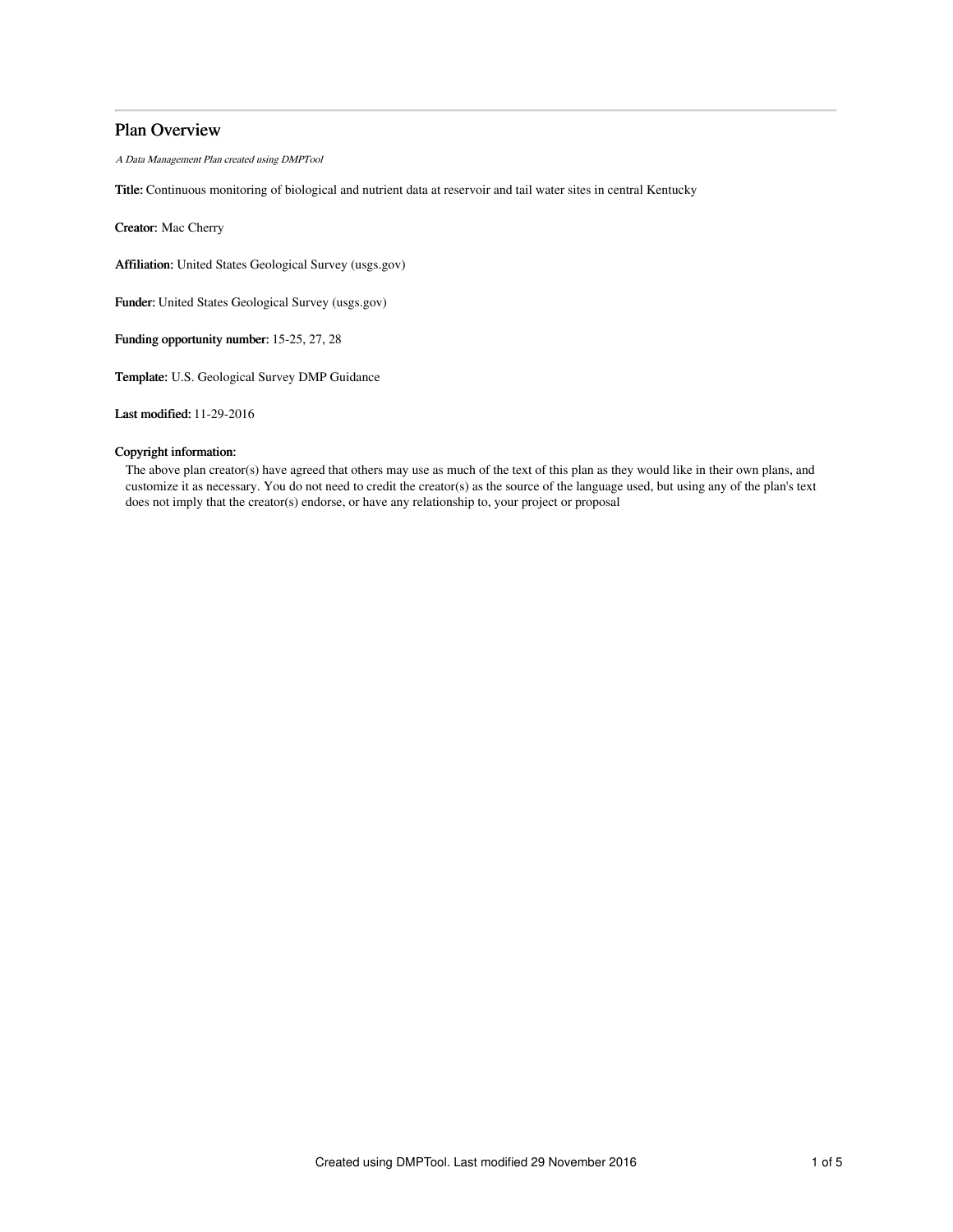# Continuous monitoring of biological and nutrient data at reservoir and tail water sites in central Kentucky

#### 1. Project and Contact Information

#### What is the name of the project?

## Include any identifiers related to the project (e.g. Project ID, Funding ID etc).

Title: Continuous and discrete monitoring of biological and nutrient parameters at lake and tail water sites in Central Kentucky Partners: U.S. Army Corps of Engineers (Water-Quality Divison) Account number(s): GR17NF00001WQ00/ GR17NF00001WL00/ GR17NF0000015000/ GR17NF0000015L00 Agreement number: W22W9K52670156

#### What is the name of the USGS Center/Program that oversees the project? Include contact information (email, phone, address).

USGS Center: Indiana-Kentucky Water Science Center, Louisville District Office, 9818 Bluegrass Pkwy, Louisville Kentucky 40299, Office (502) 403-1900

### Summary description of the project. Include reason why the data is being collected.

#### Background:

Nolin River Lake and Rough River Lake are popular lakes for recreational activities including swimming, boating, hunting, and fishing. All of these designated uses potentially may be affected by cyanobacteria (also known as blue-green algae) and associated cyanotoxins. In 2014, the U.S. Army Corps of Engineers (USACE) and the Kentucky Division of Water (KDOW) confirmed the presence of cyanobacteria at levels exceeding recommended safety thresholds at both lakes.

Determining the causative factors for algae blooms is complex, because the production of algae is affected by a complex set of physical, chemical, biological, hydrological, and meteorological conditions, including excessive nutrients such and nitrogen and phosphorus. The role of anthropogenic nutrient enrichment is the most frequently proposed hypothesis relating to increased HABs in freshwater. Anthropogenic nutrient enrichment occurs when human activities introduce excessive nutrients into a body of water. Historically, researchers have relied on discrete sampling at limited intervals and laboratory analyses alone to understand water quality in waterbodies. This low-frequency data may miss major high or low points; thus, limiting the data for important management decisions relative to rapid changes in constituent concentrations.

### Purpose:

The continuous gaging stations at Nolin River Lake (and tailwater), Rough River Lake (and tailwater), tailwater at Green river Lake and tailwater at Barren River Lake will provide data so resource managers, U.S. Army Corps. of Engineers (USACE), the ability to make timely decisions on lake resources concerning harmful biological parameters, dissolved oxygen, and nutrients. Dissolved oxygen information is used to manage for downstream ecological flows. The lake biological and nutrient information will be used by the USACE to provide timely advisories on dangerous conditions and guide their discrete sampling efforts. The USGS will use the information to understand the dynamics of factors that influence the dynamics of nutrients and biological factors in Nolin River Lake and Rough River Lake.

#### What is the project start date?

Start date.

2015-12-01

#### What is the project's expected end date? Estimated end date. This field can be updated as needed. 2017-12-31

#### Are there additional information available? Include any web links with more information related to the project, if applicable. Objectives and Scope:

Upgrade the existing USGS gaging station at Nolin River Lake near Kyrock, KY (03310900) and Rough River Lake near Falls of Rough, KY (03318005) with:

- 1. continuous nitrate, phycocyanin, chlorophyll, water temperature, specific conductance, dissolved oxygen, and turbidity sensors in the reservoir epilimnion (near-surface level), and:
- 2. Continuous phycocyanin, chlorophyll, water temperature and dissolved oxygen in the reservoir metalimnion or hypolimnion (lower level).

This gaging station will provide continuous water-quality information on lake conditions at the intake tower near the dam.

Upgrade the existing USGS gaging station at Nolin River at Kyrock, KY (03311000) and Rough River near Falls of Rough, KY (03318010) with continuous nitrate, phycocyanin, chlorophyll, dissolved oxygen, and turbidity. Continuous water temperature already exists at this site. Currently, this site is stage-only, but will be upgraded to include discharge in the near future. This gaging station will provide continuous water-quality information and discharge in the reservoir tailwater. Project Timeline:

Year 1 (December 2015 to December 2016)

- Procure equipment
- Install infrastructure and equipment at Rough and Nolin
- Operate and maintain the continuous monitors
- Collect discrete samples during the recreation season (May to October)

Year 2 (December 2016 to December 2017)

- Transfer the floating dock at Rough to Nolin
- Operate and maintain the continuous monitors
- Collect discrete samples during the recreation season (May to October)
- Develop a methods report

#### Who is the main point of contact for the project and its data?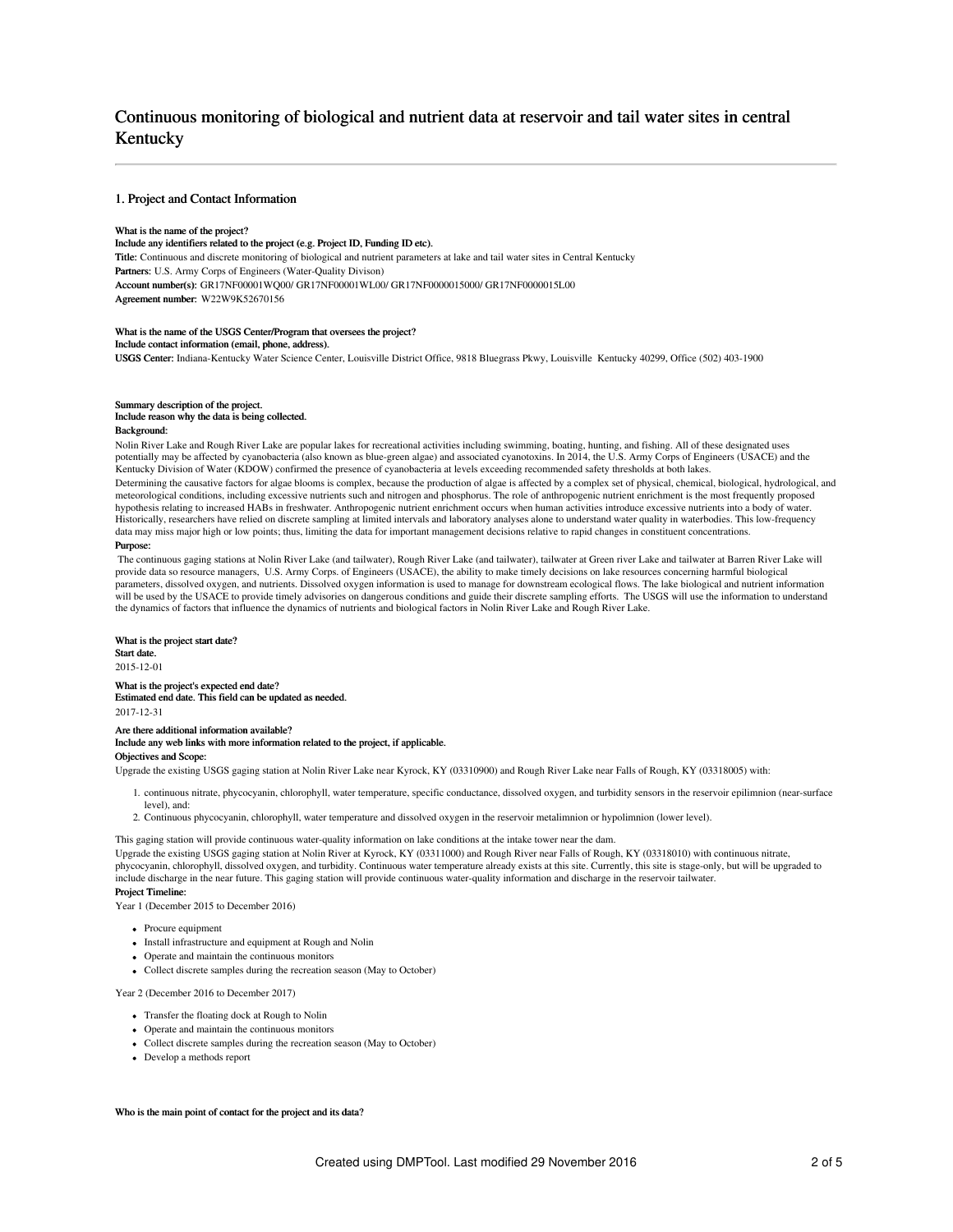#### Also list any alternate points of contact, if any.

Main Point of Contact: Mac A Cherry - Project Cheif, Hydrologist, 9818 Bluegrass Pkwy, Louisville Kentucky 40299, Office (502) 403-1912, macherry@usgs.gov Alternative Contacts: Stone, Supervisory Hydrologist, Indiana-Kentucky Water Science Center, (317) 600-2786, wwstone@usgs.gov Angela Crain, Hydrologist, Supervisory Hydrologist, Indiana-Kentucky Water Science Center, (502) 493-1943, ascrain@usgs.gov

#### Are there collaborating/funding agencies and organizations?

Who are they and who are the main points of contact? Partner: U.S. Army Corps. Of Engineers (water quality) Partner Point of Contact: Jade Young/Jennifer Thomason

### 2. Plan and Acquire

#### How will the data be acquired?

Are they newly collected or using existing datasets? Data from this project will be newly collected.

#### If acquiring existing datasets, include more information.

Include the name, format, a persistent identifier, and source citation, if any. Are there any restrictions or agreements such as Memorandum of Understandings (MOUs) for use and storage?

At this moment there are no plans to aquire data from an exsisting databse.

#### If collecting new data, include more information.

Are there special processes or procedures for collecting the data (e.g. licenses, permissions, equipment, software)? Approach:

Three continuous water-quality monitors will be deployed and maintained according to USGS approved methods. Two water-quality monitor sites [lake (upper water column) and tailwater] will have of a Hach Nitratax (nitrate), and a YSI EXO2 multi-sonde (optical DO, pH, conductivity, turbidity, total algae (chlorophyll and phycocyanin), and water temperature). The third water-quality site will be located at a second lower lake level, and will have optical DO, and water temperature. Measurements will be recorded every 15 minutes. While the sensors provide unprecedented information, fouling can be an issue, particularly during productive warmer periods. The site will be serviced every 3 to 4 weeks to clean the instruments and check for drift in the sensor measurements. Discreet sample data will be used to validate the nitrate, and total algae in-situ measurements. Discrete nitrate samples will be analyzed by the USGS National Water-Quality Laboratory. Discrete cyanobacteria enumeration sample analysis will be performed at BSA Environmental Services, Inc., or other USGS approved laboratory.

The monitors at Nolin River Lake and Rough River Lake will be attached to the intake tower and supported from a floating dock, respectively. Samples will be collected when monitors are calibrated to evaluate the technology and validate the continuous data.

NOTE: After December 2016, the sites at Rough River will be discontinued. The floating platform at Rough will be transported to Nolin and used there. The contionuos monitor at the bottom of Nolin Lake will be replaced with a YSI EXO2 with the following paramters: (optical DO, pH, conductivity, turbidity, total algae (chlorophyll and phycocyanin), and water temperature).

A Project Management Plan for Nolin Lake and tail water was submitted to the USACE on 10/16/15. The Project Management Plan was reviewed and approved.

#### What is the estimated volume of the data collected, transformed, and/or generated?

#### For example in megabyte (MB), GB, TB, or PB.

The size of all the data and associated data will be in low GBs.

#### Will the data be static or frequently updated?

#### If frequent updates, describe how frequent (e.g. Continuously, weekly, annually, irregular etc)

Once the data is approved according to the USGS Fundamental Science Practice guidelines, it will be static and will not change.

#### Are the appropriate equipment and staff resources accounted for in the budget?

Include estimated time and cost for such data management activities.

Personnel (per year):

- Project Management/Data Review/Data Release/Report Development: Hydrologist GS-09, 0.20 Full-Time Equivalent (FTE)
- Installation: Hydrologic Technician GS-11, GS-08, Hydrologist GS-09, 0.02 FTE
- Gage Operation /Water-Quality sampling: Hydrologic Technician GS-07; Hydrologic Technician GS-06, 0.18 FTE

### 3. Describe/Metadata and Manage Quality

#### How many new datasets will be created?

#### List the anticipated title of each dataset.

- Continuous and discrete biological and nutrient data at Rough River Lake and Tail Water, 2016.
- Continuous and discrete biological and nutrient data at Nolin Lake and Tail Water, 2016.
- Continuous and discrete biological and nutrient data at Nolin Lake and Tail Water, 2017.

#### What are the data types and formats, in which the data will be maintained?

Open data formats such as csv, tiff, mp3, are required.

Continuous and discrete data will be stored and publicly available in the U.S. Geological Survey National Water Information System (NWIS) database. All approved data can be exported from NWIS in .csv format.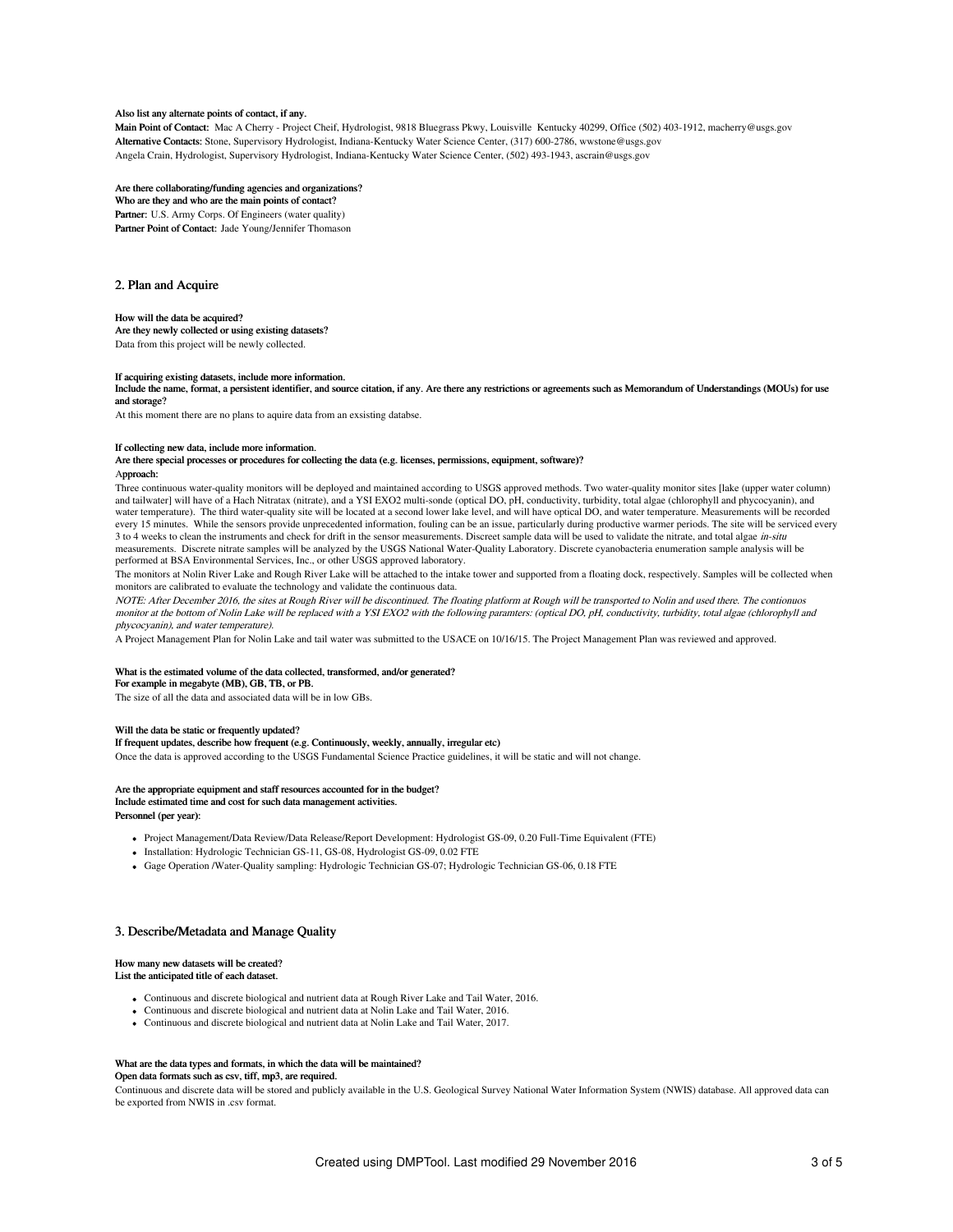#### Briefly describe the data processing steps or provide the scientific workflow.

Also identify any software or technology needs where applicable.

Data will be viewed and analyzed with Microsoft Excel and R statistical environment.

#### How will the metadata for each dataset be created?

# Who will be responsible for the metadata creation and update? Include their contact information.

Main Point of Contact:

Mac A Cherry - Project Cheif, Hydrologist, 9818 Bluegrass Pkwy, Louisville Kentucky 40299, Office (502) 403-1912, macherry@usgs.gov

### Which metadata standard will be used to describe each dataset?

For USGS, FGDC-CSDGM or ISO 19115 series are required.

Metadata will be created according to USGS standards endorsed by the Federal Geographic Data Committee (FGDC).

#### What procedures will be used for ensuring data quality (QA/QC)?

If using a known standard or protocol, include the citation source.

All data will be collected according to USGS methods. The projects will be reviewed by the Midwest Water Science Field Team to ensure compliance with Office of Surface Water, Office of Ground Water, and Office of Water Quality guidelines. Guidance is additionally outlined in the USGS INKY Surface Water and Water-Quality Plans.

#### 4. Backup/Secure and Preserve

#### Where will the data be stored in the short-term?

#### Is it properly secured, backed up, and environmentally controlled?

In the short-term, data collected by field personnel will back up their hard drives daily with portable drives. Data from field computers are stored on the District Directory once back from the field. The district directory and hard drives of the field computers are backed-up on a bi-week basis. Additional guidance is outlined in the in the USGS IN-KY WSC Center-Wide Data Management Plan (2014).

#### What will be the approach for routine backup of the data?

Include the frequency, duration, software, and media information. Will the data be stored in multiple places and on different media types (recommended minimum of 3 copies with 1 stored in an offsite location)?

The data will be secured according to guidelines established in the USGS IN-KY WSC Center-Wide Data Management Plan (2014).

#### Describe any potential access restrictions.

For example if the data contain Personally Identifiable Information (PII). Please include any practices to ensure access will be restricted.

There are no plans to place restrictions on the data.

#### What will be the final format of the data product?

Will there be any software needs? Will the data format be appropriate for long-term preservation? Open data formats such as csv, tiff, mp3, are required. The data will be stored and archived according to the USGS Open Access Plan and all data will be available for the future in a machine-readable format.

#### Where will the data and metadata be preserved in the long-term?

And which funding Program if in collaboration, will be responsible for the preservation of the data? Who will be the point of contact? The data will be stored and available in the U.S. Geological Survey National Water Information System (NWIS) database. Metadata will be available on Science Base.

#### If costs are associated with long-term storage, how will they be provided for?

Are there agreements made for the preservation of the data and metadata? Metadata will be preserved and made available on Science Base.

# 5. Publish and Share

#### How will the data be shared and made available to the public?

For example a web page, system or application, data portal, repository, USGS Data Series, etc. Are there data release policies that need to be followed? No release policies have been established at this point.

#### Will there be access or use restrictions on the data?

For example for sensitive data, restricted data, privacy, software with license restrictions, etc. Provide justification for the restriction citing any policies or legal reasons. There are no plans to place restrictions on the data.

#### How can someone overcome any access restrictions?

For example are the following required? Fees, non-disclosure statements, special authorization, data embargo or hold, MOUs/MOAs. There are no plans to place restrictions on the data.

#### Identify any anticipated publications or electronic outlets resulting from the data.

For example, peer-reviewed articles, information/fact sheets, web pages. If a USGS publication, indicate type (e.g. Open File Report, Provisional Release etc). Methods report is planned. Other reports are "to-be-determined".